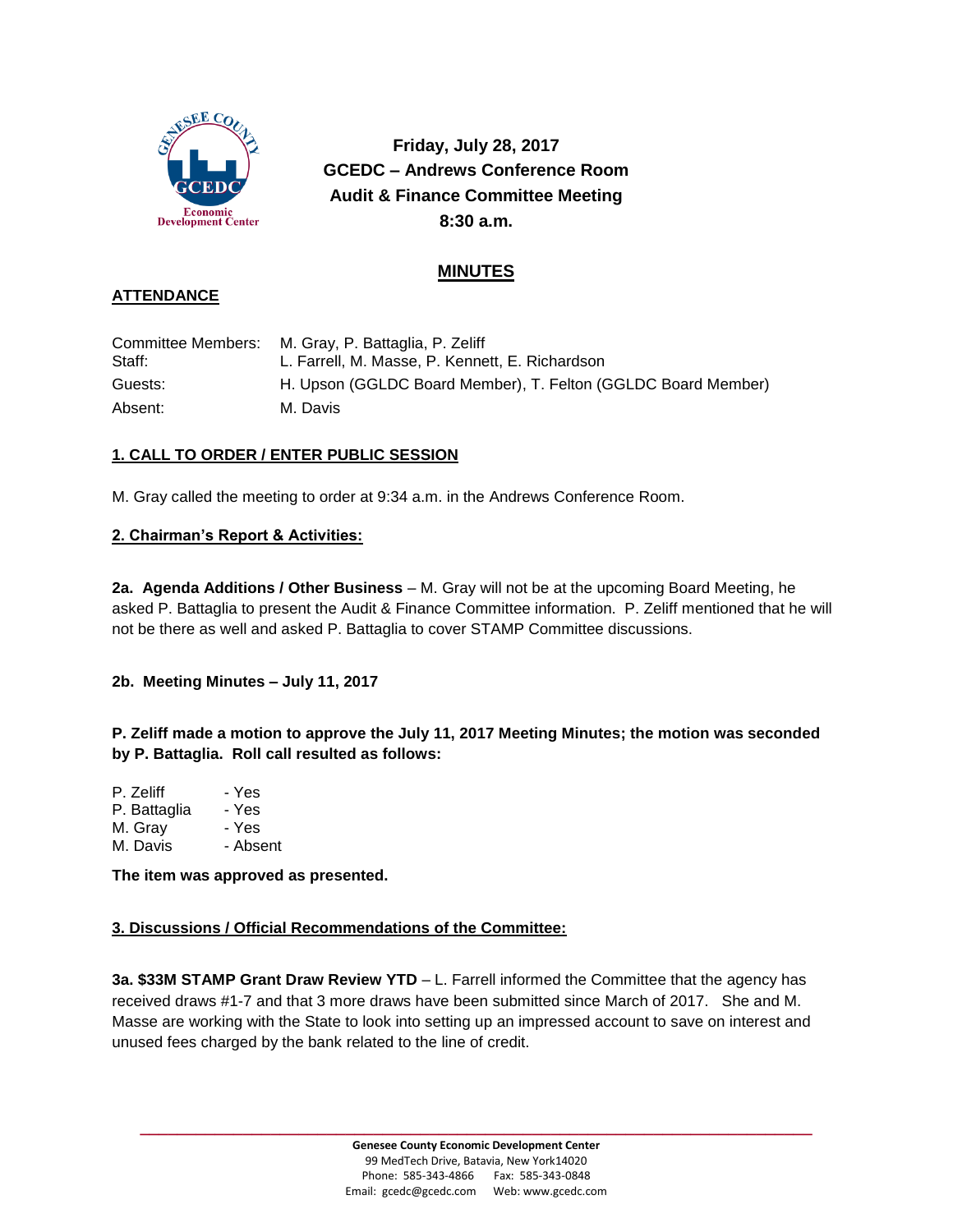**3b. 2018 Budget Inputs / Assumptions –** L. Farrell reviewed the budget worksheets with the committee and the following was noted:

- Both the accrual based budget and the cash flow projection through 12/31/17 were approached conservatively.

- Budgeted for the same level of contribution from Genesee County in 2018.
- Origination fee revenue includes a projection of 6 additional projects closing in 2017.

- Awaiting FERC (Federal Energy Regulatory Commission) approval for the Empire Pipeline Inc. project. Once approval is received the origination fee collected in Dec. 2016 can be recognized as income and released from restriction.

- Anticipating a land sale at AppleTree Acres prior to 12/31/17 [\$80,889].
- Assuming the balance of the Town of Pembroke grant will be used prior to 12/31/17.
- The GCEDC no longer owns any property at Gateway I.

- The marketing budget has increased in 2018 substantially. There is an opportunity to receive a National Grid Grant to help offset a portion of the STAMP expenses, but it is not currently in place. The plan is to proceed with these expenses with or without the grant.

- L. Farrell reviewed the salary and employee benefits budget workpaper with the Committee. It is anticipated that the Employment & Compensation Committee will be meeting prior to finalizing the budget.

L. Farrell asked the Committee to contact her if they have any other suggestions or questions regarding the budget. The next time the committee meets and reviews the budget again, they will be asked to recommend it to the full board for approval.

**3c. June 2017 Financial Statements –** L. Farrell reviewed the financial statements and noted the following:

- The HP Hood project closed in June (fee to be collected at \$279.6K per year through 2022, but revenue is recognized when earned at the time of project closing).
- Unearned Revenue includes the Empire Pipeline Inc. project origination fee that was collected in December 2016, but will not be earned until the company receives approval from FERC (Federal Energy Regulatory Commission).
- The line of credit with Key Bank is related to the STAMP grant receivable with ESD.
- STAMP grant receivable includes expenses related to the \$33M ESD STAMP grant for engineering, environmental, legal, etc.
- The HSA benefit is high YTD due to a majority of the employer contribution being paid at the beginning of the year.
- A majority of the unemployment insurance and workers compensation insurance is paid at the beginning of the year.
- Dues and Subscriptions are over budget due to the funding commitment to Greater Rochester Enterprise (\$50K) paid in full, and Invest Buffalo Niagara (\$12.5K) being paid.
- The expenses in STAMP that are unbudgeted correspond with unbudgeted grant income.
- RLF #1 has 2 active loans. The loan receivable from Savage IO remains in collections.
- RLF #2 has 1 active loan.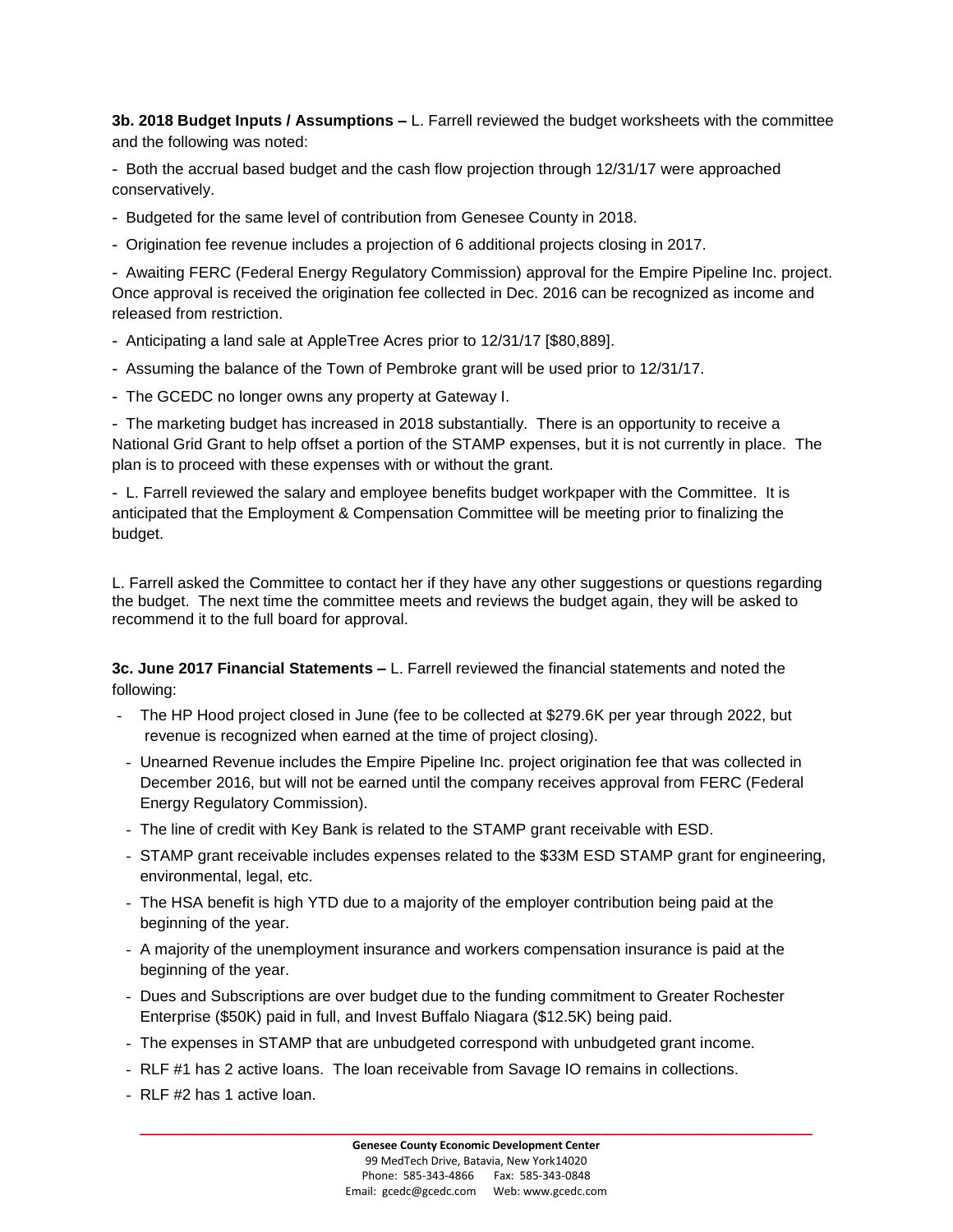- The GAIN! Loan fund has 2 active loans.
- All expenditures are in line with the budget except where noted.

### **P. Battaglia made a motion to recommend approval of the June 2017 Financial Statements as presented, motion was seconded by P. Zeliff. Roll call resulted as follows:**

| P. Zeliff    | - Yes    |
|--------------|----------|
| P. Battaglia | - Yes    |
| M. Gray      | - Yes    |
| M. Davis     | - Absent |

**The item was approved as presented.**

#### **H. Upson left the meeting at 10:15 a.m.**

**T. Felton left the meeting at 10:20 a.m.**

**3d. Assessment of Internal Controls –** Tabled. P. Battaglia tabled this in consideration of time and he wanted to review it in more detail.

**3e. John Jakubowski Workforce Development Consulting Contract -** John Jakubowski has provided a consulting agreement for the period of August 15, 2017 through August 14, 2018 to perform the following:

- 1. Perform consulting services to assist in the development and implementation of workforce development programs and training initiatives related to the goals of the Company and its affiliates.
- 2. Consult with the VP of Business Development of the GCEDC and staff relative to the application, development and deployment of its workforce programs.
- 3. Consult with educational institutions who may serve as partnership the development, implementation and delivery of training programs. Specifically, interface with Genesee Community College and its BEST Center, other institutions of higher learning, the Genesee Valley Educational Partnership and local secondary schools as appropriate.
- 4. Provide consulting services as requested by the GCEDC.

Total contract is not to exceed \$29,800 in total between the GGLDC and GCEDC. The GCEDC will only incur expenses under this contract if grant funding becomes available.

**P. Battaglia made a motion to recommend approval of the Workforce Development Consulting Contract for John Jakubowski as presented, the motion was seconded by P. Zeliff. Roll call resulted as follows:**

| P. Zeliff    | - Yes    |
|--------------|----------|
| P. Battaglia | - Yes    |
| M. Gray      | - Yes    |
| M. Davis     | - Absent |

**The item was approved as presented.**

**3f. Economic Development Partner Fee: Ellicott Station Project –**M. Masse asked the Board to approve a \$25,000 Economic Development Partner Fee payable to the Batavia Development Corp. for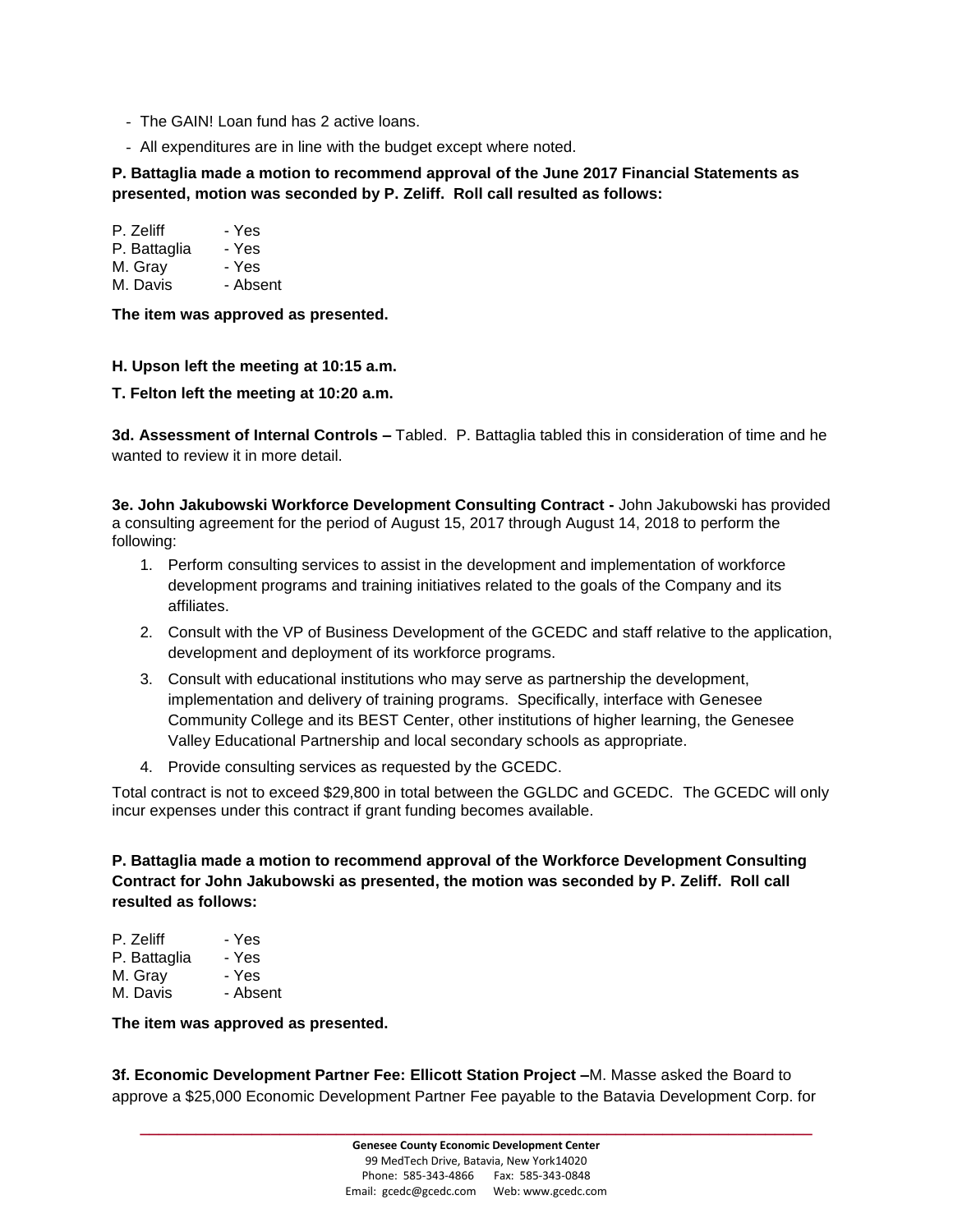their assistance with the Ellicott Station project. The fee will be paid after the GCEDC receives the origination fee from the company.

**P. Battaglia made a motion to recommend approval of the Economic Development Partner Fee for the Ellicott Station Project as presented, the motion was seconded by P. Zeliff. Roll call resulted as follows:**

| P. Zeliff    | - Yes    |
|--------------|----------|
| P. Battaglia | - Yes    |
| M. Gray      | - Yes    |
| M. Davis     | - Absent |
|              |          |

**The item was approved as presented.**

**3g. Extension of \$16M Line of Credit with KeyBank –** The GCEDC has an existing Line of Credit with KeyBank that is being used to pay for construction at the STAMP site and is being reimbursed by a \$33 million grant. The terms and conditions of this Line of Credit will remain the same. KeyBank has been waiving the undrawn fee, L. Farrell noted that they will no longer be able to waive this fee going forward. The undrawn fee will be contemplated within the 2018 budget. M. Masse and L. Farrell will continue to work on securing an impressed account with Empire State Development (ESD). This will eliminate or reduce the need for a Line of Credit and reduce the expense for interest and undrawn fees.

The Committee agreed to lower the \$16M Line of Credit down to \$10M as cash flow projections indicate we do not need the full \$16M at this time.

**P. Zeliff made a motion to recommend approval of the Line of Credit renewal with KeyBank, reducing the amount to \$10M, the motion was seconded by P. Battaglia. Roll call resulted as follows:**

| P. Zeliff    | - Yes    |
|--------------|----------|
| P. Battaglia | - Yes    |
| M. Gray      | - Yes    |
| M. Davis     | - Absent |
|              |          |

**The item was approved as presented.**

**3h. NY Loves Nano SEMICON West Booth Support –** The GCEDC, on behalf of WNY STAMP, participated as a member of the NY Loves Nano team for the 2017 SEMICON West trade show. The buy-in fee for the booth was originally estimated to be around \$4,300, however one partner decided not to participate and pushed the fee to \$5,200 total cost. Per the GCEDC procurement policy, all expenditures over \$5,000 must be approved by the board. Half of the cost will be reimbursed through a National Grid STAMP Marketing Grant.

**P. Zeliff made a motion to recommend approval of the NY Loves Nano SEMICON West Booth Support as presented, the motion was seconded by P. Battaglia. Roll call resulted as follows:**